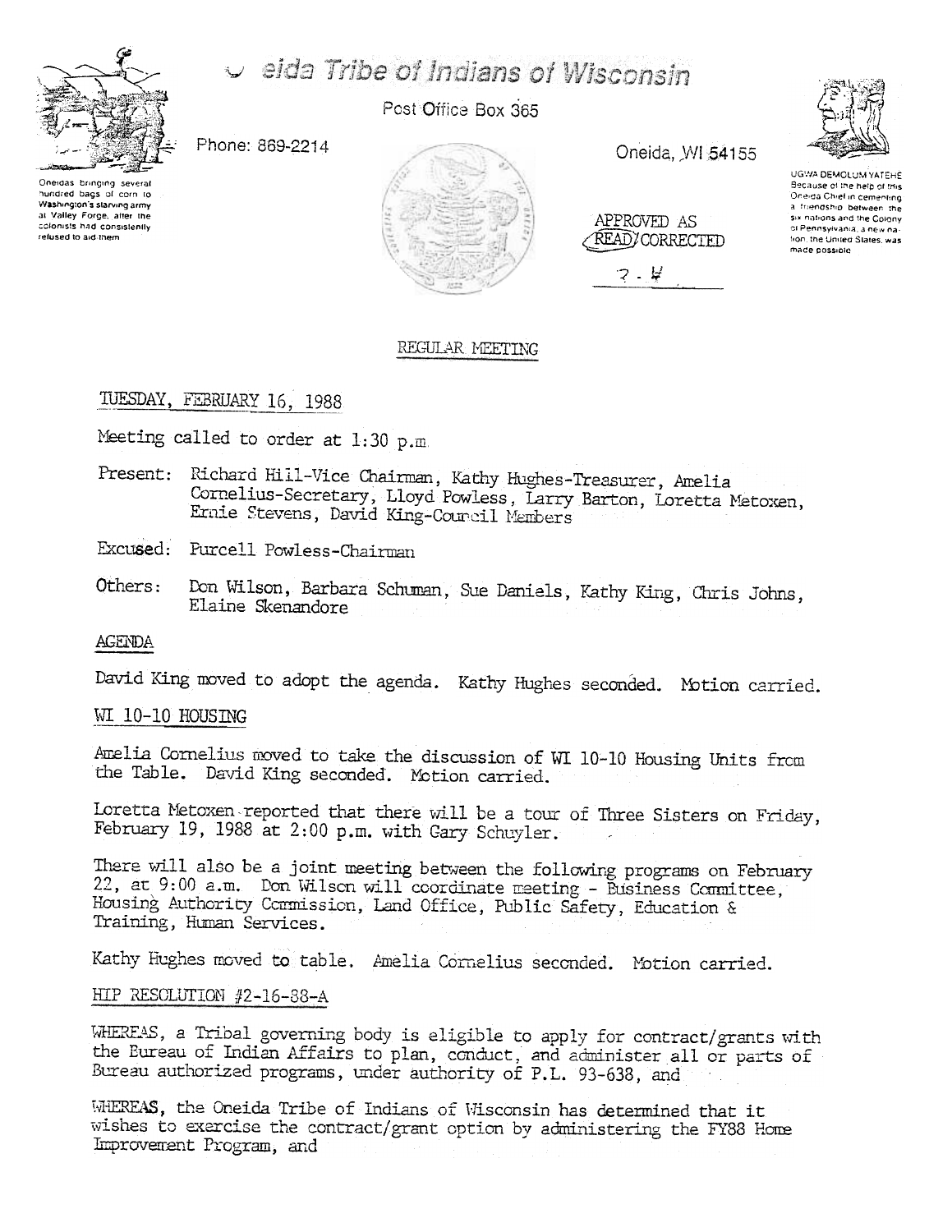ONEIDA TRIBE OF INDIANS OF WISCONSIN REGULAR MEETING - FEBRUARY 16, 1988 Page 2

# RESOLUTION #2-16-88-A (Continued)

WHEREAS, the Oneida Tribe of Indians of Wisconsin does approve the H.I.P. applicants by using the Bureau of Indian Affairs H.I.P. Selection criteria and point system which includes Tribal priority points for elderly, handicapped, income, and family size.

NOW THEREFORE IS IT RESOLVED THAT:

The scope of the Oneida Tribe's FY88 Home Improvement Program is to plan, conduct, and administer the H.I.P. grant of \$109,800 as start up funds, The Tribal Chairman is authorized to both negotiate and execute the grant and any amendments thereto,

- 3 The authorities granted herein shall be effective until such time as the Tribal governing body takes further action by resolution, The Tribal governing body reserves the right to review the contract/grant and any amendment thereto before execution,
- The proposed term for the Home Improvement Program is for a period of 9  $5.$ months, and it is proposed that it begin January 2, 1988 and end on September 30, 1988.

Kathy Hughes moved to approve, Ernie Stevens seconded. Motion carried.

#### TRAVEL REQUEST

Jerry L. Hill is requesting approval to attend the GLITC meeting on February 18, 1988 in Tomah, WI. David King moved to approve, Loretta Metoxen seconded. Motion carried.

#### WAGES & SALARY PRESENTATION

Present are: Don Wilson, Barbara Schuman, Chris Johns, Elaine Skenandore, Sue Daniels, Kathy King.

Appeal Process - Don Wilson

- ال من الأولاد الأول في الأول الأول الأول الأول الأول الأول الأول الأول الأول الأول الأول الأول الأول<br>الأول الأول الأول الأول الأول الأول الأول الأول الأول الأول الأول الأول الأول الأول الأول الأول الأول الأول ال 1. Originals with staff to Director
- 2. Director agrees to reconsider or decide this is no merit a) Reconsider
	- b) No merit One appeal to Area Manager
- 3. Area Manager
	- a) Reconsider
	- b) No Merit Appeal to General Manager
- $4<sup>1</sup>$ General Manager
	- a) Reconsider
	- b) No Merit Appeal to Evaluation Committee

Evaluation Committee

- a) Reclassify No retroactive pay if approved
- b) No change No Appeal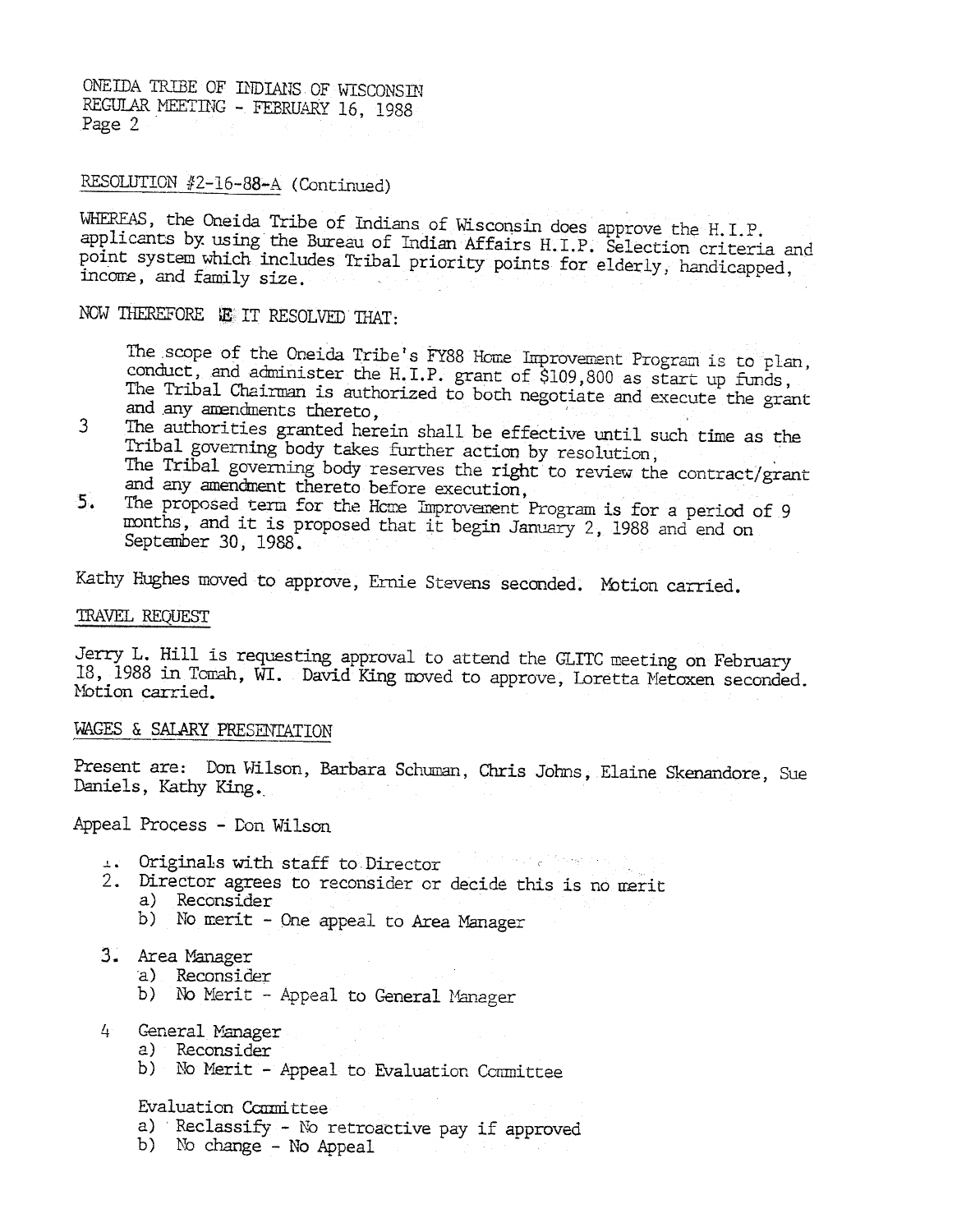ONEIDA TRIBE OF INDIANS OF WISCONSIN REGULAR MEETING - FEBRUARY 16, 1988 Page 3

VAGES & SALARY PRESENTATION (Continued)

New Position - Director

Area Manager

General Manager

Evaluation Committee Include Area Emage.

Classified

## Implementation

- Bring all positions on scale. All to minimum step. Other positions  $\mathbf{1}$ upgrade based on experience.
- 2. Address earlier appeals
- 3. Slot all positions into new scale
- 4. Budget next year's salaries using new scale and Area Manager discretion.

## Cn-Going Maintenance

Stress Proficiency with forms, job description, etc.

- $2.$ Improve Instrument, specifically look at scope of supervision.
- 3. Refine Education and Experience on job description.
- 4. New Position evaluated will include the Area Manager for the position
- 5. Procedure for evaluating New Position a) Staff employee fills out form with input from Director/Manager

Loretta Metoxen moved to approve and support the Clause Management Study process, 2) Process for Appeal and the 3) Philosophy for implementation of the study to place employees on scales at the minimum step. Amelia Cornelius seconded. Motion carried.

## J.T.P.A. CONTRACT WITH MINDIMOYE

Ernie Stevens moved to approve, Amelia Cornelius seconded. Motion carried

# J.T.P.A. CONTRACT WITH N.W.T.I.

Kathy Hughes moved to approve, Ernie Stevens seconded. Motion carried